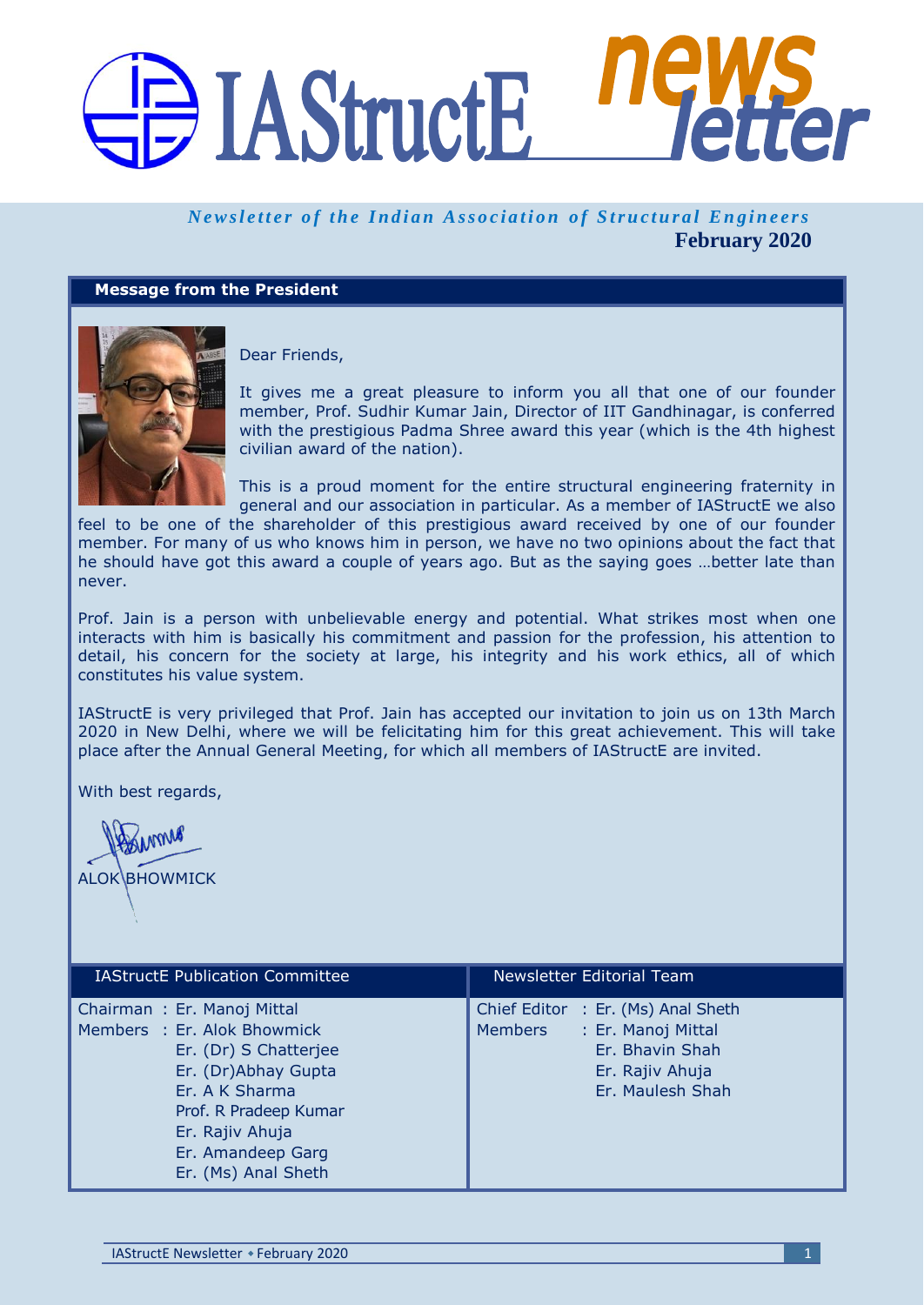#### Newsletter Contents

IAStructE Journal: Call for articles Workshop on IS 13920 Technical lecture Forthcoming Events

New IAStructE Members Newsletter Advertisement About IAStructE Membership Information

#### **Call for Articles**

The Chairman and other members of the SED Editorial Board invite article contributions for the quarterly Journal of the Indian Association of Structural Engineers, the Structural Engineering Digest, which will be published in E-Book Format.

Write to iastructe@gmail.com for

Journal subscription | Article Submission | Sponsored Advertisement

The Editorial Board also invites the articles for the April – June 2020 SED issue, which will be dedicated to the **Theme "Structural Connection & Detailing"**. Sub themes are i) Concrete Structures; ii) Steel Structures; iii) Hybrid / Composite Structures; & iv) Post Installed Connections. Interested Professionals may submit the Abstract by 05 March 2020 and full paper by 15th March 2020.

Submission template and ethics statement can be availed by emailing [iastructe@gmail.com](mailto:iastructe@gmail.com)

Interested professionals may also send the articles for publishing in monthly Newsletter, which can be sent to [iastructe@gmail.com](mailto:iastructe@gmail.com)

#### **Workshop-cum-Brain Storming Session on IRC:6-2017**

The Publication Committee of the Indian Association of Structural Engineers (IAStructE) has now undertaken the task of preparing an explanatory commentary on IS 13920:2016 (Ductile Design and Detailing of Reinforced Concrete Structures Subjected to Seismic Forces - Code of Practice) including few practical examples. Mr. Bhavin Shah, GC member IAStructE & CEO, VMS has spearheaded the activities for generating the draft document.

In view of the above the Workshop-cum-Brainstorming Session on IS 13920:2016 organized on 15th February 2020 at PHD House, New Delhi. 45 delegates attended the workshop. The main focus of the workshop was to get to inputs and suggestions on the draft commentary, which will help to finalize the same. Mr Bhavin Shah delivered the presentation on the various clauses of the Codes.

It was planning to publish the Commentary on IS 13920 by the end of March 2020.

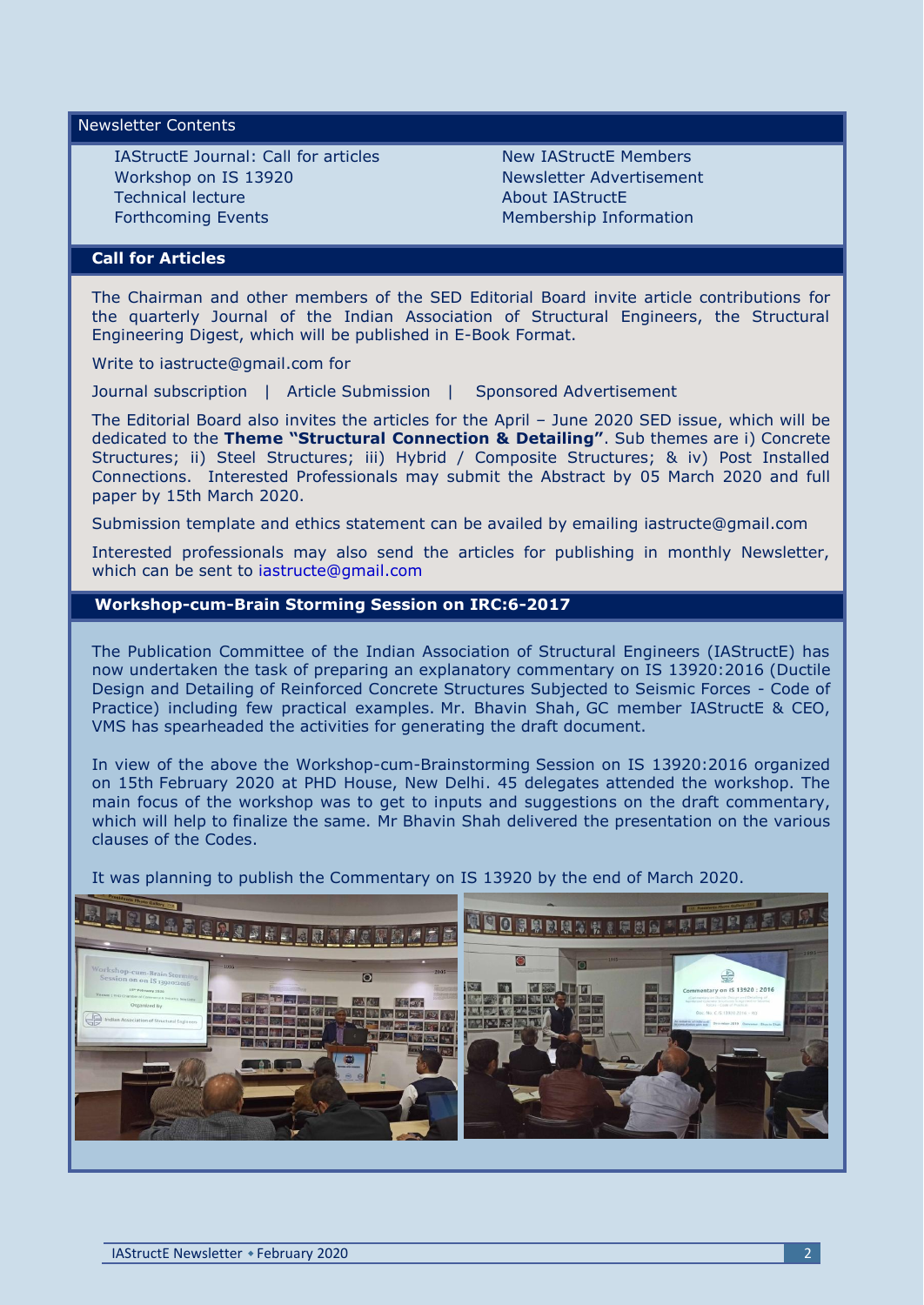#### **Technical Lecture**

A Technical Lecture by Dr. Prem Krishna, Former Professor, IIT Roorkee on the topic "CABLE BRIDGES - Developments & Prospects in India" organized on 27<sup>th</sup> February 2020 at New Delhi.



#### **Forthcoming Events**

- 1. IAStructE is organizing a Workshop on "Application of New Seismic Code for Highway Bridges – IRC:SP:114-2018" starting from 07 March 2020 in Mumbai, which will be concluded on 11th April 2020. It will be a 24 Hrs course . The lectures will be held on every Saturday morning from 9.00 AM to 01.15 PM (with 15 mins. break for tea) in the Auditorium of The Institution of Engineers(India), Belapur Local Centre, Plot No 106, Sector 15, CBD Belapur, Navi Mumbai. There will be an expert faculty for each lecture. Course participation fee shall be Rs. 8,000/- for IAStructE/IE(I) members; Rs 2000 for IAStructE Student members; Rs.10,000/- for non-members; and Rs 4,000/- for non member Students. The GST @ 18% will be applicable on the Registration fee. For any details please contact IAStructE Secretariat, Tel: 011-45794829, Email: [iastructe@gmail.com.](mailto:iastructe@gmail.com) For downloading the Announcement, Flier & Lecture Plan please click on the following link <http://iastructe.co.in/Announcement-Workshop-on-IRCSP114-in-Mumbai.pdf>
- 2. The 16th Annual General Meeting of Indian Association of Structural Engineers is scheduled to be held at 06:00 PM on Friday, 13<sup>th</sup> March 2020 at Lotus Hall, Civil Services Officers' Institute (CSOI), (Opp. Bhartiya Vidya Bhavan), K. G. Marg, New Delhi 110001. The Notice of the  $16<sup>th</sup>$  AGM has already been sent to all eligible members.

#### **New IAStructE Members**

| "ASSOCIATE MEMBER" Grade Members |          |                        |                                      |           |
|----------------------------------|----------|------------------------|--------------------------------------|-----------|
|                                  | $M/S$ No | <b>Name</b>            | Designation, Organization            | City      |
|                                  | AM-303   | Mr. Niyat Vatsal Patel | Design Engineer, SETU Infrastructure | Ahmedabad |
|                                  |          |                        |                                      |           |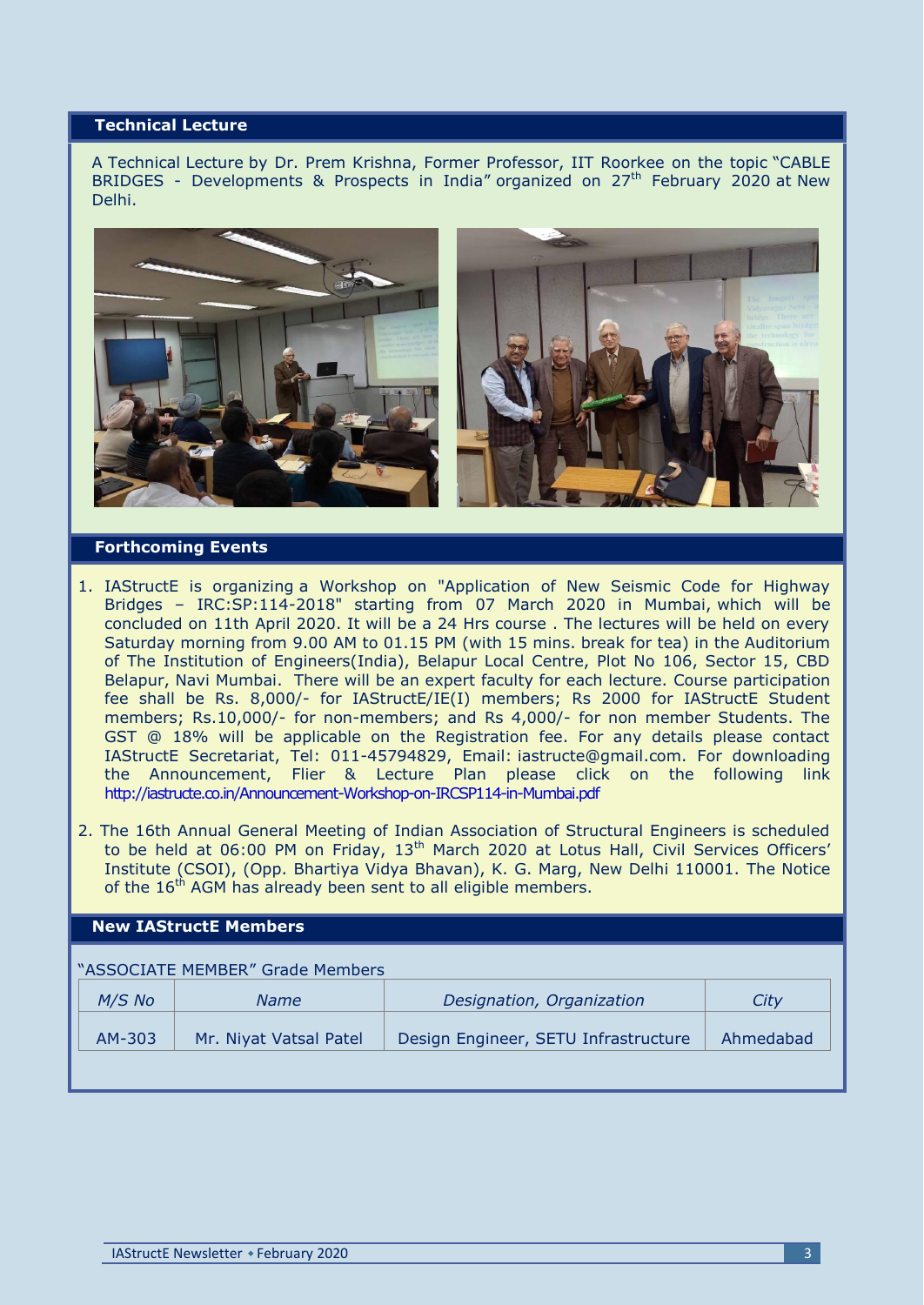## **FUJI Creating foundations**

FUJI has embraced the culture of India positively





4th Floor, House No. 5, Magnet Corporate Park,<br>Near Sola Flyover, SG Road, Thaltej, Ahmedabad - 380 054,<br>Phone: +91 79 4021 0000 · Email: info@fujisilvertech.com · www.fujisilvertech.com